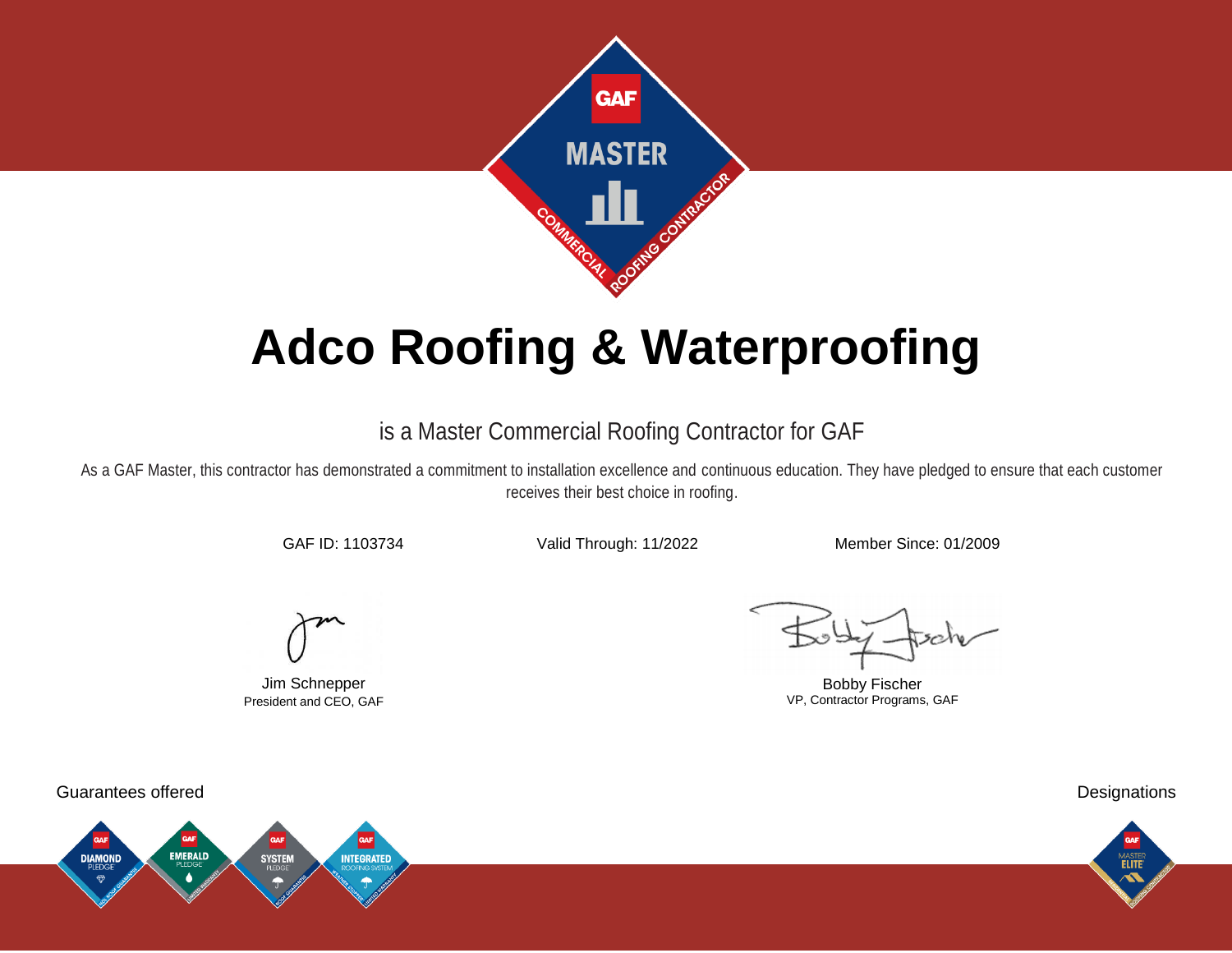

### 11/10/2021 GAF ID: 1103734

Adco Roofing & Waterproofing 5743 Cahuenga Blvd North Hollywood, CA 91601

RE: CCP Commercial Certification - Master – Adco Roofing & Waterproofing - North Hollywood, CA

To whom it may concern:

This is to confirm that Adco Roofing & Waterproofing is approved as a Master Contractor through November 2022 to install the following:

- Asphaltic
- Restoration
- Single-ply

Adco Roofing & Waterproofing is certified in the following States:

 $\bullet$  CA

As a Master, Adco Roofing & Waterproofing is able to offer the following GAF Warranties and Guarantees through November 2022:

- Diamond Pledge<sup>®</sup> NDL Roof Guarantee
- **Emerald Pledge<sup>®</sup> NDL Restoration Guarantee**
- **•** System Pledge Roof Guarantee
- Weather Stopper® Integrated Roofing System Guarantee

Sincerely

Bobby Fischer VP, Contractor Programs, GAF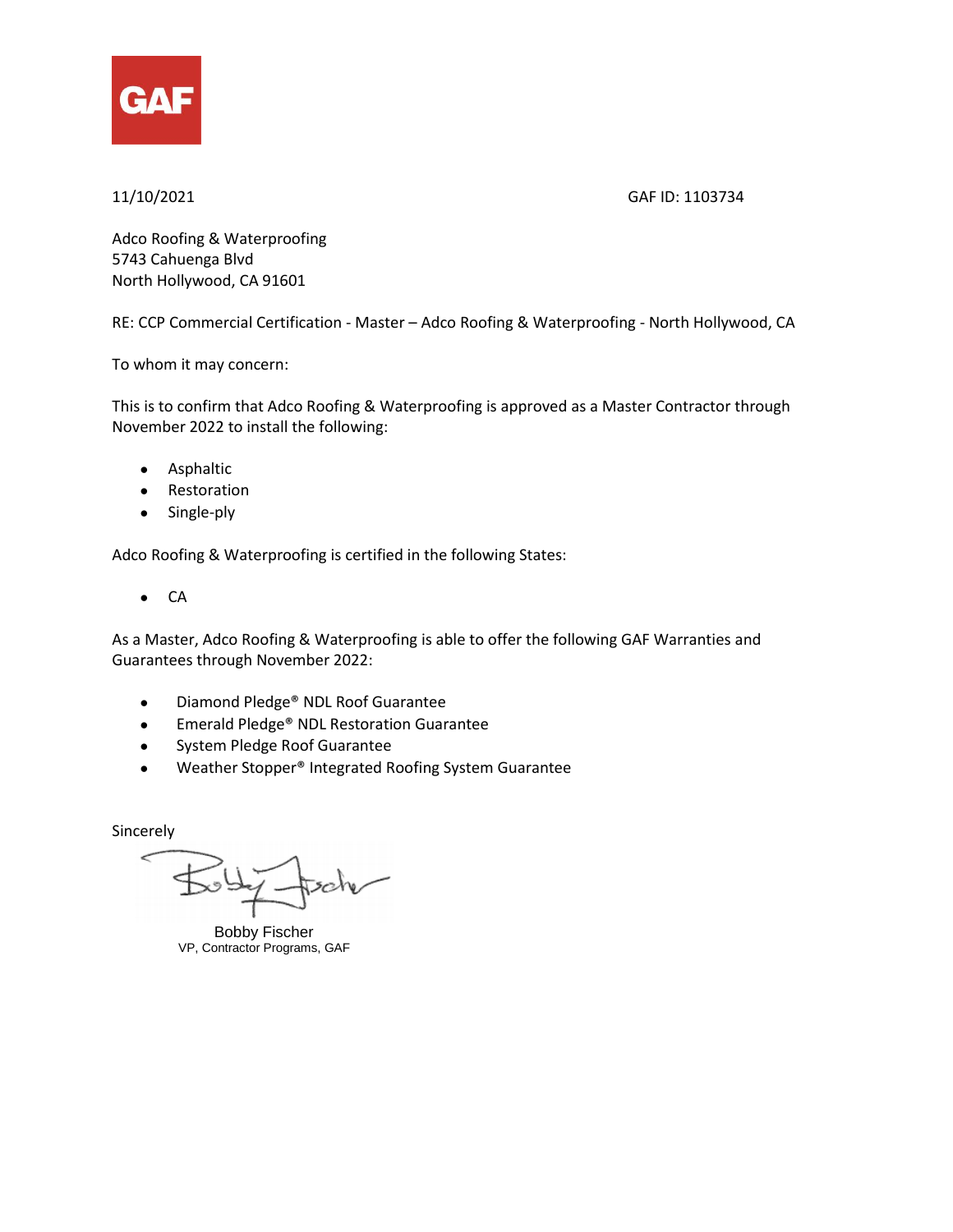

# **Adco Roofing & Waterproofing**

## is a Master Elite® Roofing Contractor for GAF

Master Elite<sup>®</sup> Contractor status is only offered to less than 2% of roofing contractors in North America. Those who have earned this designation have exhibited an uncompromising commitment to the highest standards in sales, service, and installation, and have pledged to ensure that each customer receives the best choice in roofing. Master Elite® Contractors are authorized to offer any GAF enhanced limited warranty.

GAF ID: 1103734 Valid Through: 12/2022 Member Since: 09/2009

Jim Schnepper President and CEO, GAF

Bobby Fischer VP, Contractor Programs, GAF

Warranties offered Designations